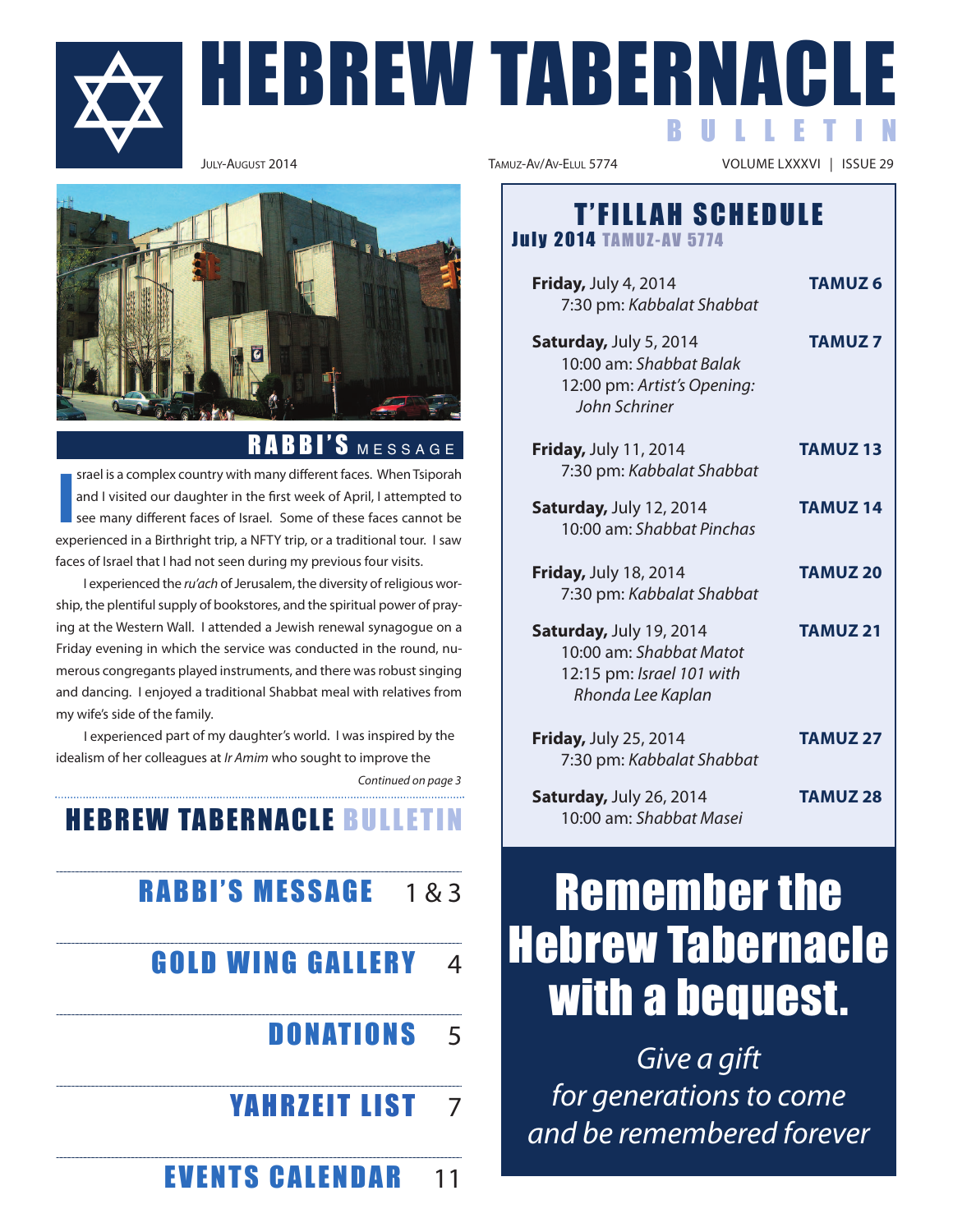

## **HEBREW TABERNACLE CONGREGATION**

A Liberal Congregation & Progressive Community Center

| RebJeff99@yahoo.com                                                  |
|----------------------------------------------------------------------|
|                                                                      |
| jfinkel@huc.edu                                                      |
| Dr. Robert L. Lehman, z"l  Rabbi Emeritus                            |
|                                                                      |
| rselig@lycos.com                                                     |
| jslcsw@aol.com                                                       |
|                                                                      |
| mkleinnyc@rcn.com                                                    |
|                                                                      |
| ren 27@rocketmail.com                                                |
|                                                                      |
| paulglassman@juno.com                                                |
| Lcytryn@gmail.com                                                    |
|                                                                      |
| dianaddouglas@hotmail.com                                            |
|                                                                      |
| susan_gellert@yahoo.com                                              |
|                                                                      |
| skleinp@aol.com                                                      |
| Richard Ehrenreich  Men's Club President                             |
| rehrenreichusa@nyc.rr.com                                            |
| skhspr@gmail.com                                                     |
|                                                                      |
| htoffice@nyc.rr.com                                                  |
| htoffice@nyc.rr.com                                                  |
|                                                                      |
| HTchesed@gmail.com                                                   |
|                                                                      |
| Harriet Bailer, Diana Douglas & Regina Gradess GoldWing Curators     |
| EHBailer@aol.com;dianaddouglas@hotmail.com;                          |
| ReginaG99@gmail.com                                                  |
| Web address: www.hebrewtabernacle.org<br>Published bi-monthly by the |

Hebrew tabernacle of Washington Heights 551 Fort Washington Ave. New york, Ny 10033-1908 A Member of the Union for Reform Judaism

Deadline for inclusion in the september-october Bulletin is August 5th material received after that date will be held until the November-December issue. *htoffice@nyc.rr.com*

# **T'FILLAH SCHEDULE**

## **August 2014 AV-ELUL 5774**

| Friday, August 1, 2014<br>7:30 pm: Kabbalat Shabbat                                                    | <b>AV 5</b>     |
|--------------------------------------------------------------------------------------------------------|-----------------|
| Saturday, August 2, 2014<br>10:00 am: Devarim (Shabbat Chazon)                                         | AV <sub>6</sub> |
| Friday, August 8, 2014<br>7:30 pm: Kabbalat Shabbat                                                    | <b>AV 12</b>    |
| Saturday, August 9, 2014<br>10:00 am: Va'etchanan<br>(Shabbat Nachamu)                                 | <b>AV 13</b>    |
| Friday, August 15, 2014<br>7:30 pm: Kabbalat Shabbat                                                   | <b>AV 19</b>    |
| Saturday, August 16, 2014<br>10:00 am: Shabbat Eikev<br>12:15 pm: Israel 101 with<br>Rhonda Lee Kaplan | <b>AV 20</b>    |
| Friday, August 22, 2014<br>7:30 pm: Kabbalat Shabbat                                                   | <b>AV 26</b>    |
| Saturday, August 23, 2014<br>10:00 am: Shabbat Re'eh                                                   | <b>AV 27</b>    |
| Friday, August 29, 2014<br>7:30 pm: Kabbalat Shabbat                                                   | <b>ELUL 3</b>   |
| Saturday, August 30, 2014<br>10:00 am: Shabbat Shoftim                                                 | <b>ELUL 4</b>   |



**If you or someone you care about is hospitalized, ill, or needs some cheer, contact the Chesed Committee. Neglect is a shame, with everyone to blame.**

**Call the office at 212-568-8304 or e-mail us at HtChesed@gmail.com**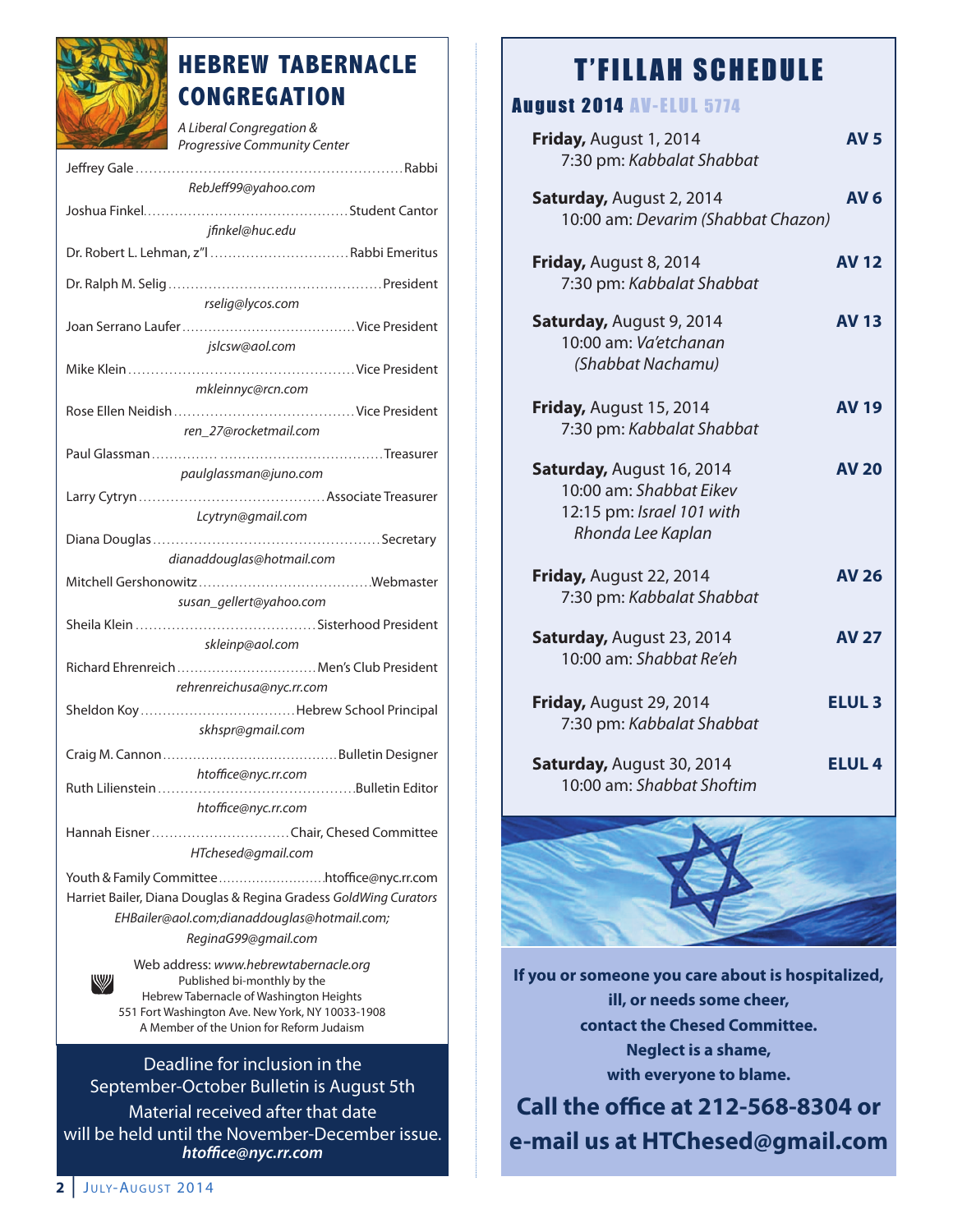#### **RABBI'S Message**

#### Continued from page 1

quality of life for all inhabitants of Jerusalem, particularly disenfranchised Palestinians who live beyond the barrier. I enjoyed spending time with leanne at a bar which is frequented by left-wing Israelis. I was impressed with leanne's ability to move gracefully from the Israeli community to the Arab community. Not only does she have many Israeli friends, she is also well-known in many Arab establishments, particularly in East Jerusalem and Ramallah. Her shift from Hebrew to Arabic is seamless.

In Hebron, Tsiporah and I went on a "breaking the silence tour" and saw an even grimmer side of Israel. "Breaking the silence" consists of ex- Israeli soldiers who wish to point out to both Israeli and Diaspora Jews the painful aspects of Israeli occupation of the West Bank.

When I visited Hebron thirty five years ago, I prayed at the Cave of machpelah, the burial site of our patriarchs and matriarchs. In the Bible, Abraham is a shining example of a hospitable human being. He interacted well and lived peaceably with his pagan neighbors. In Hebron, the interaction between the Palestinian population and the Israeli army and settlers was anything but hospitable. The first thing that we saw on our arrival was the tombstone of Dr. Baruch Goldstein who perpetrated the attack on muslim worshippers twenty years ago. There were 124 injuries and 29 deaths. The Hebrew wording on the tombstone stated that Baruch Goldstein's soul was sent for the state of Israel, its people, and its Torah. I remember seeing graffiti which said, "Death to Arabs" and various posters, written by settlers, saying that there is no such thing as a Palestinian people and there never will be. Indeed, I met some of the extremist settlers during the tour and couldn't help but notice the hatred in their faces towards their Arab neighbors.

In Hebron, there are designated areas where Palestinians are not allowed to have cars, other designated areas in which they are not allowed to have shops, and other designated areas where they are not allowed to be present at all. The bottom line is that there is a major section of Hebron which appears like a ghost town. most of the people on the road were Israeli soldiers. I did see a couple of Palestinian children peering out of doors like scared rabbits. The unemployment rate among the Palestinian population was about 70%; the community is reduced to abject poverty. The Israeli soldier who led our tour explained that controlling the movement of Palestinians certainly reduces the possibility of terrorist activities. However, poverty and daily humiliation fuels fanaticism and in the long run undermines Continued on page 12



### **NOW, eaSIeR aCCeSS tO SeRvICeS FOR OlDeR aDultS**

the ym & yWHA of Washington Heights and Inwood (WHIy) has collaborated with the Riverdale ym-yWHA, the Jewish Community Council of Washington Heights and Inwood, and the Hebrew Home at Riverdale to form a unique partnership called **the Hudson Community Project: Safe at Home.**

It combines our agencies' resources, expands the geographic scope of our services-and streamlines the way we provide them. the result – older adults can receive a more comprehensive selection of services aimed at helping you maintain your independence and make living at home more comfortable and secure.

### **SOme OF OuR SeRvICeS INCluDe**

Case management — Housing Advocacy — Kosher Pantry — Kosher meals social Adult Day Care — In-home support — Health maintenance Rehabilitation — Transportation

**For more information, please contact: Sarah leiner, mSW at (212)-569-6200 x 233.**



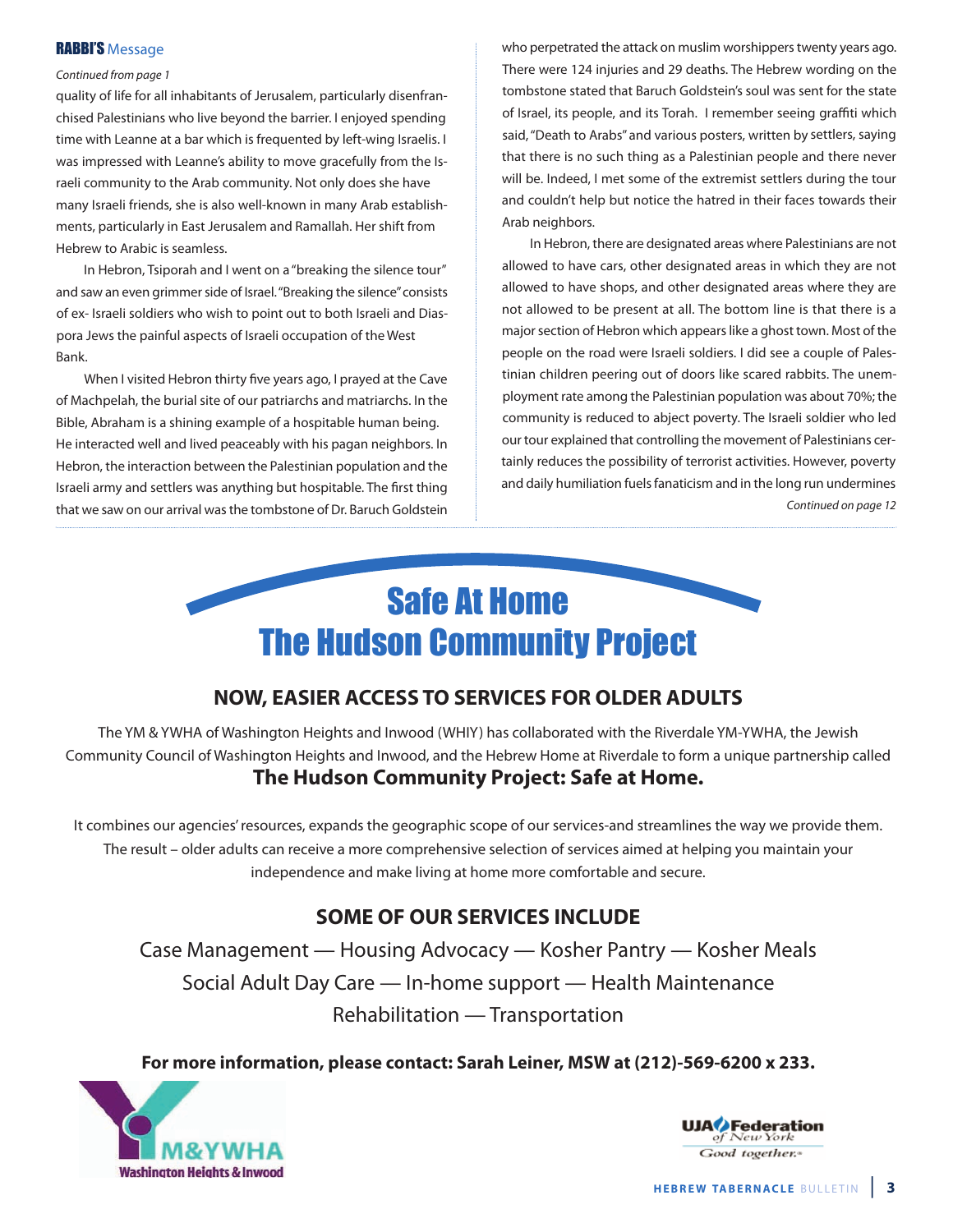# The Hebrew Tabernacle's Armin and Estelle Gold Wing Gallery JULY/AUGUST 2014 EXHIBIT

# **tHe aRt OF JOHN SCHRINeR**

**Gold Wing artist's Opening Reception all are invited to meet the artist at about noon, Saturday, July 5, 2014**



uPComINg in July and August — a painting exhibit by emerging artist John schriner.

schriner currently lives and works in the West Bronx and teaches art at scribble Art Workshop in Inwood and Washington Heights. Born in Cleveland, he spent the majority of his life living in Athens, ohio where he graduated from the sculpture + Expanded Practice department at Ohio University in 2013.



schriner's artistic practice is strongly rooted in materiality. Whether he is using found objects or paint, the materials are manipulated in a way that pushes their physical properties. many of the paintings in this

exhibit will play on the ideas of three dimensionality, time, motion, and abstraction. the subject matter and materials vary from piece to piece, but the idea of duality, between painting and sculpture, natural and manmade, and implied vs. actual materials can be seen as a constant

His work has been included in exhibitions throughout ohio as well as Huntington, West virginia, New orleans, louisiana, and New york City.

many of schriner's pieces are for sale during the exhibition, with a portion of the proceeds going to the Hebrew Tabernacle. A price list is available.

*Located in Hebrew Tabernacle's Beautiful Art Deco building* **551 Fort Washington ave, at 185 St, NY, NY 10033 m4 or m98 bus** *or the "A" train to 181 Street- (front of train) Use the exit and elevator at the 184 Street exit up to Fort Washington Avenue* **FRee aDmISSION** - For gallery hours: 212-568-8304 or http://www.hebrewtabernacle.org.

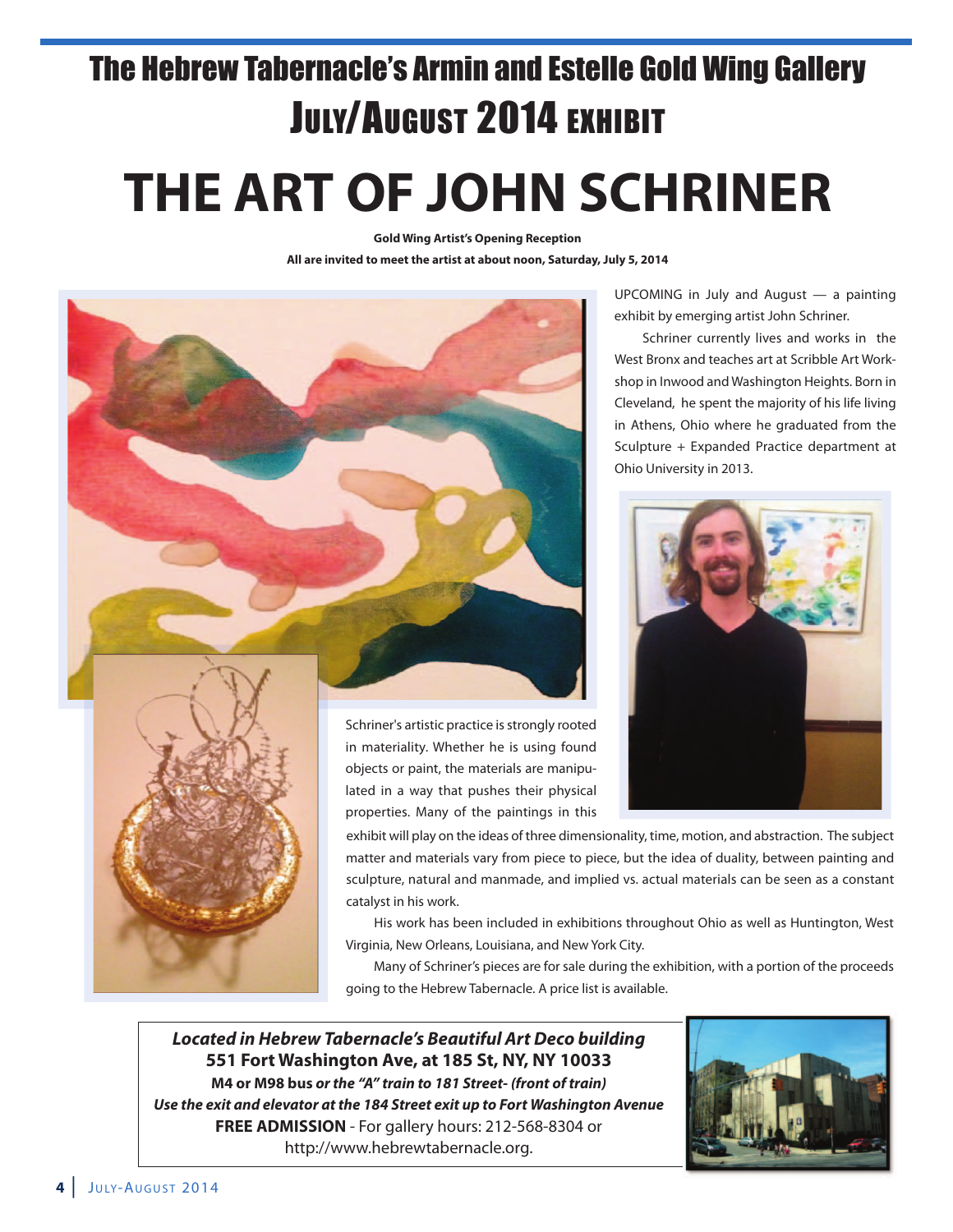# **THANK YOU**

### **WE GRATEFULLY ACKNOWLEDGE THESE RECENT CONTRIBUTIONS:**

#### **beQueSt**

was received from the estate of Thea Gerstle

### **CaNtOR'S DISCRetIONaRY FuND**

received a donation from…

#### **CleRGY aSSISt FuND**

received a donation from…

#### **GeNeRal FuND**

received a donation from…

madeline secunda In memory of the yahrzeit of Ross secunda

Harriet Bailer in honor of Cantor Finkel's two years with Hebrew tabenacle

תות רבה

Hebrew tabernacle sisterhood to cover clergy payroll costs, June, 2014

Edoardo Bellando general operating support mrs. Harriet Bailer **In honor of Cantor Josh Finkel** In memory of the yahrzeit of Isabel medina In memory of a dear friend, Mark Martinez Bella y. Bankoff In memory of the yahrzeit of Nathan gordon Helen Blumenthal In memory of the yahrzeits of Daniel mcCracken and Ruth Pierson Richard Ehrenreich to cover the costs of a new outdoor enclosed bulletin board Eva Feist in memory of the yahrzeits of Clara and Artur sittenman, and Alice and Erwin Koppel mrs. Ilse Feldheim In memory of the yahrzeit of lilo Bachrach Charles & lilli Friedman In memory of the yahrzeit of george meseritz martin Friedman In memory of the yahrzeit of Karl Friedman Barbara gonzo In memory of the yahrzeit of Harry Dlugatch michael & Della Haft In memory of the yahrzeit of Rose Dominic mark & Rita Hamburgh In memory of the yahrzeit of Celia Klein William Heinz **In memory of the Yahrzeit of Lottie Maienthau** Peter Hesse In memory of the yahrzeits of Charlotte and Hans Hesse Ingrid Hirsch In memory of the yahrzeit of Frederic Hirsch Harold Jacobs In memory of the yahrzeit of Augusta Jacobs Henry Kirchheimer In memory of the yahrzeit of louis Kirchheimer michael & melanie Klein In honor of shelly Koy and an awesome Hebrew school year sharon lehman In memory of the yahrzeit of Rabbi lehman In memory of the Yahrzeit of Joseph W. Tucker Ruth levi In memory of the yahrzeit of Kurt levi Donation to purchase Flowers for shavuot Gary & Susan Loewenberg **In memory of the Yahrzeit of Elizabeth Loewenberg** In memory of the Yahrzeit of Elizabeth Loewenberg mark meyer In memory of the yahrzeit of Paul meyer Elizabeth lorris Ritter In memory of the yahrzeit of maurice silver, a gentleman and a scholar Rita Rosenthal In honor of Aliyahs and with thanks to Rabbi gale, Dr. glass, and mr. seidel Edward schachter In memory of the yahrzeits of Benjamin and Berta schachter Louis & Sylvia Alice Schulman In Muslem In memory of the Yahrzeits of Gunther and Ruth Wolf Ehrlich Harve Schuster **In memory of the Yahrzeit of Gerda Schuster** 

**HEBREW TABERNACLE BULLETIN | 5** 

Continued on page 6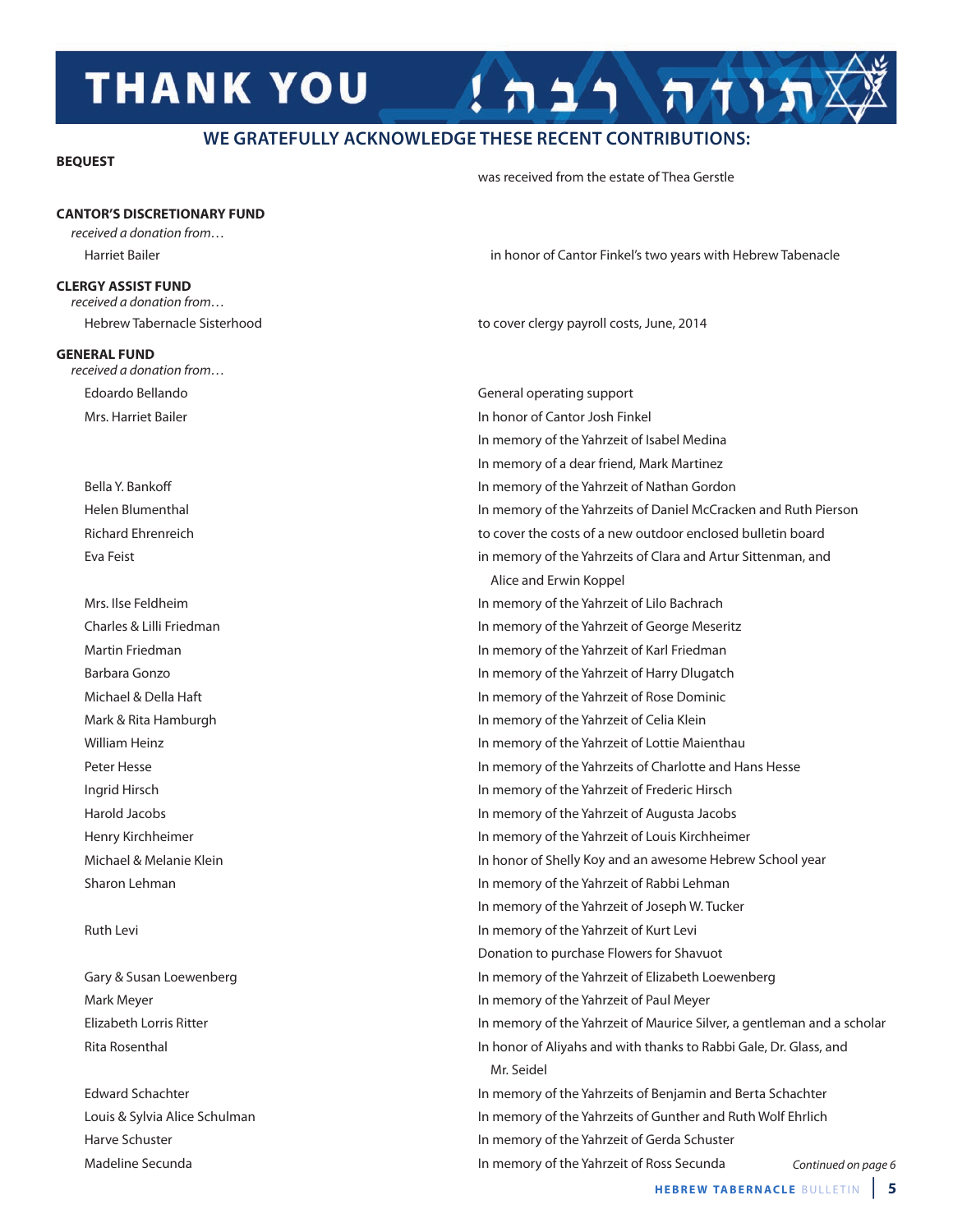# **THANK YOU**

#### **DONATIONS**

Continued from page 5

#### **muSIC FuND**

received a donation from…

#### **tOt SHabbat FuND**

 received a donation from… various Julia Weisenberg

vera strauss In memory of the yahrzeit of otto strauss Gary Thalheimer **In memory of the Yahrzeit of Gerda Thalheimer** In memory of the Yahrzeit of Gerda Thalheimer Pauline Ungar **In memory of the Yahrzeit of Henny Hamburger** In memory of the Yahrzeit of Henny Hamburger

 $1 \n n 2 1 \n n 7 1 n 2$ 

michael & melanie Klein to help maintain our choir & organ services

## REPORT AND THANKS FOR 2014 CONGREGATIONAL SEDER

**O**ur 2014 Congregational/Community Seder took place on the first<br>
Night of Passover, Monday April 14, 2014, and was a great success. this year we had 80 paid reservations. As the sharp increase in the number of reservations over the last few years shows, the Seder has become an essential event for our community. A last minute decision to try "open seating" at tables of ten in our social Hall worked very well, with no complaints.

so many of you participated in making the seder a success, and I'd like to thank every one of you. First, all of you whose generous donations again kept the seder affordable for many in our community who might not otherwise have been able to participate. you made up the difference between actual costs and our price, as well as accommodating those with limited means and keeping the reduced price for aides and companions. you've been listed in the Bulletin, but thank you again for your generosity.

of course, many thanks to Rabbi Jeffrey gale and Cantorial Intern (and now a full-fledged Cantor) Joshua Finkel for their participation in planning and leading the seder service and singing. Congratulations also to both Rabbi Gale and Cantor Finkel for their impeccable timing and editing of the after-meal service, and for concluding well before 10Pm.

Then, a thank you for all the hard-working members of the Seder Committee who made the arrangements, and dealt with caterers, organization, and other problems: Charlie Friedman, Eva Feist, and Rita leopold. Also, thanks to lilli Friedman and Diana Douglas who helped with checking in the attendees and guests.

A "thank you" to l'chayim Caterers for their usual fine food. Every year their friendly and responsive service gets better and the wait for food is reduced to a minimum. They again offered a vegetarian option, and Pesachdicke chicken nuggests as a kid's meal, which once more increased the number of children who attended. They even gave us a choice of white or rose wines, and were flexible enough to accommodate some late reservations.

my appreciation to mike Klein, our "go-to guy," for his invaluable help, and for dealing with serious leaks caused by rainstorms the day before the holiday. Thanks also to our custodial staff and to Susan and Ruth in the office. Our gratitude to our President, Dr. Ralph Selig, for his leadership, encouragement, and contribution to this festive evening, and to our board members for their generosity.

Finally, and not least, thanks to all of you who came and participated--our Tabernacle members, their guests and the non-members who appreciate what a friendly and welcoming group the Tabernacle is. I can only repeat my invitation as always: Next year at the Hebrew Tabernacle!

— gary thalheimer, Seder Committee Chair

# **Ht needs your help to fix things or get things fixed!**

Interested? let us know how you can help our aging building! Please leave your contact info at the office!

**212-568-8304**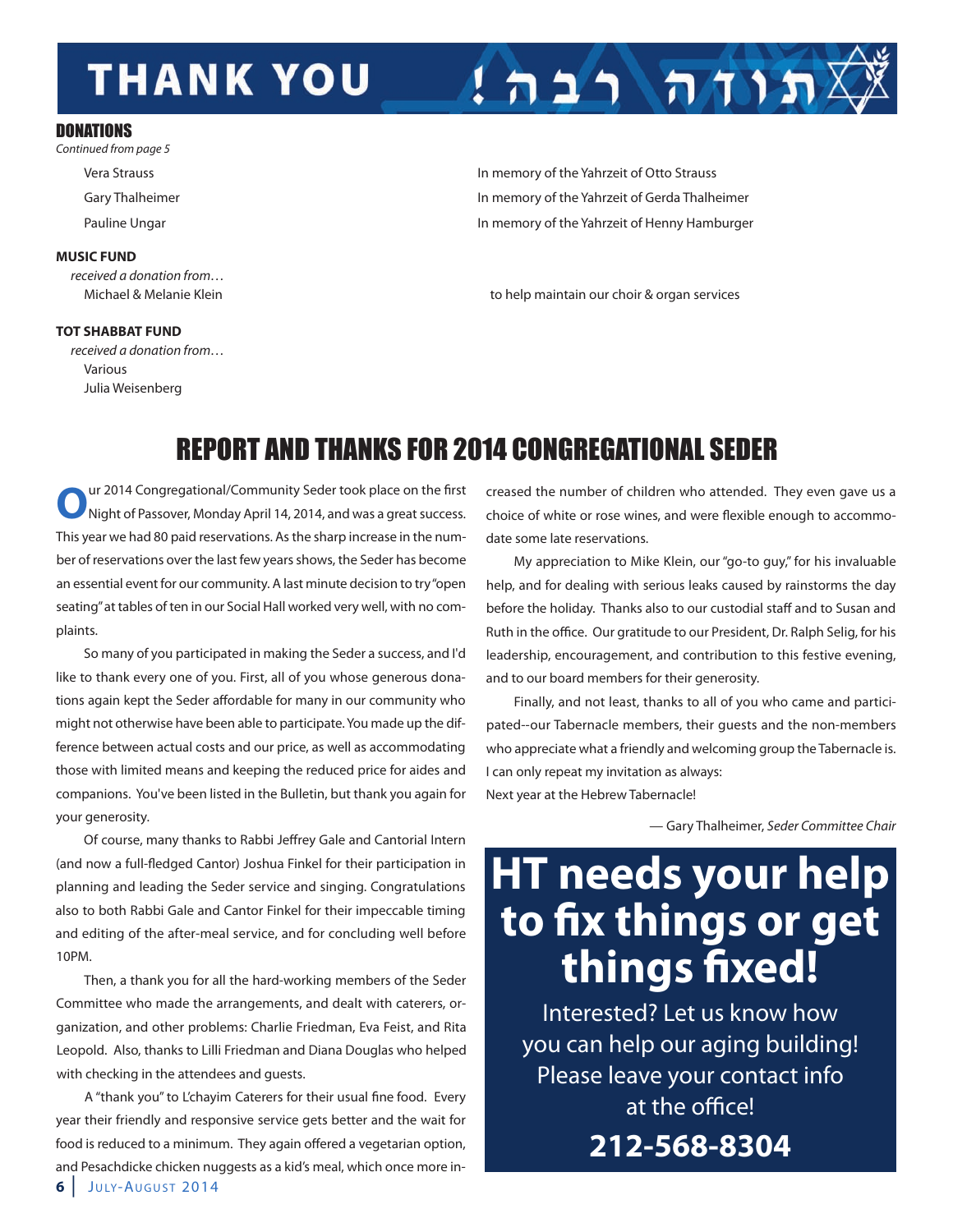### **IN MEMORIAM**

In grateful memory of the departed whose names are taken from the records of Hebrew Tabernacle and Beth Am and which appear on a separate weekly Yahrzeit list. It is our minhag to read Yahrzeit names at the shabbat services following the date. **If you would like a name read, please call the office in the preceding week.**

#### **YaHRzeIt lISt**

#### **July 4 and 5th, 2014**

Reuben Batt lena H. Cirker Hattie E. Davis Alice Dreifuss Flora Duhan Bertha Elias Abraham garfunkel Mac Greenbaum Nathan A. greenberg Martha Gruenewald Eugene Hamburger Carla Heilbut Dr. Hans Hesse Rosa Heyman Ella Hirsch Robert s. Hirschler theodore Israel Nathan Jerome louis Kirchheimer Erwin Koppel William Koy Esther leise leo lesser Lottie Maienthau Alfred marx Isabel medina Hugo miller Elsa moses Julius oppenheimer louise F. Roos Bertha Rosenberg Dr. tobias Rosenbluth Deborah Rothschild Jacob schweitzer Deborah slosser Dr. Alice spiegel Fannie Ullmann Marcel Weil sigl Wertheimer

Fred Wittner lothar zander

#### **July 11 & 12**

morris Abrahams sophie Adler Joseph Barber liddy Becker **Gary Blum** Erna Blumenthal Herman Blumenthal Hansi Brinitzer Irene Bronheim Ernest Caspary Eric Cohn Alvina Coin Emanuel Collin Paul Ernst sally Fuld sigmund glauber Manfred Golding Mary Greenberg Else grumbacher Max Gutmann Clara Hamburger Dorothea Herrmann Dora Herz Alfred Himmelweit ludwig Hirsch Allen Kalfus Willy Kasel Gerdy Kleinman Jeanette Koch Hilde Kracko Trude Lehmann staff sgt. Hyman levine **Martin Levite** Hanschen levy Albert mandel Henry Marx **Rose Marx** 

Augusta merber Paul Meyer Marcel Montrose Ella mosback Susan Myerson Emanuel Neubrunn Jacob Neugarten Dr. Grete (Teutsch) Norman Ruth Pierson Minnie Rawle Johanna Reinhardt Benno Reutlinger Hannah Rubino sidney salzman Max Schachter lillian schlesinger Florence schulhafer Benjamin m. schwartz Felix Schwarz Irving silverman selma simon **Otto Strauss** Joseph W. Tucker leonhard vogel Abraham Wecker Isidore Winchell

#### **July 18 & 19**

William Appel Hyman Block Max A. Caine ludwig Dingfelder Jennie Finkelstein Julius gold leo goldstrom Arthur N. goodman Hilda grau Emilie grumbacher Frederick Heidelberger Hans Joseph Fannie Kessler Julia Kronman Berta levina-okon louis A. levy Elizabeth loewenberg **Bernard Malvin** 

**Toni Marx** Rosa mcDowell Emma Meyer Berta van moelken Fanny Naschke Willi M. Nelkens **Max Neugarten** sally Neugarten solomon Neumann Hermann Noerdlinger oskar oppenheimer Fritz Philipp Jonas Phillips Jesse Rosen Jenny Rosenbaum Adler Karola sanders Adolf schloss **Miriam Silver** Paula simons Edith springer Henry M. Steinberger leopold gershon steiner Morris A. Wartell Paul Weinberg Hedda Weingarten Ernst zirkl

#### **July 25 & 26**

gusti Abraham greta Pecker Bauer louis Becker Alfred Bloch siegfried Collin steven Flehinger senta Frank siegfried Frank Amson Fromm Hilda goldschmidt Lena Greenberg Ernst grumbacher Willy G. Grunfeld sol Hamburger Dr. Max Hamburgh Otto Hammerschlag Paula Hartog

Continued on page 8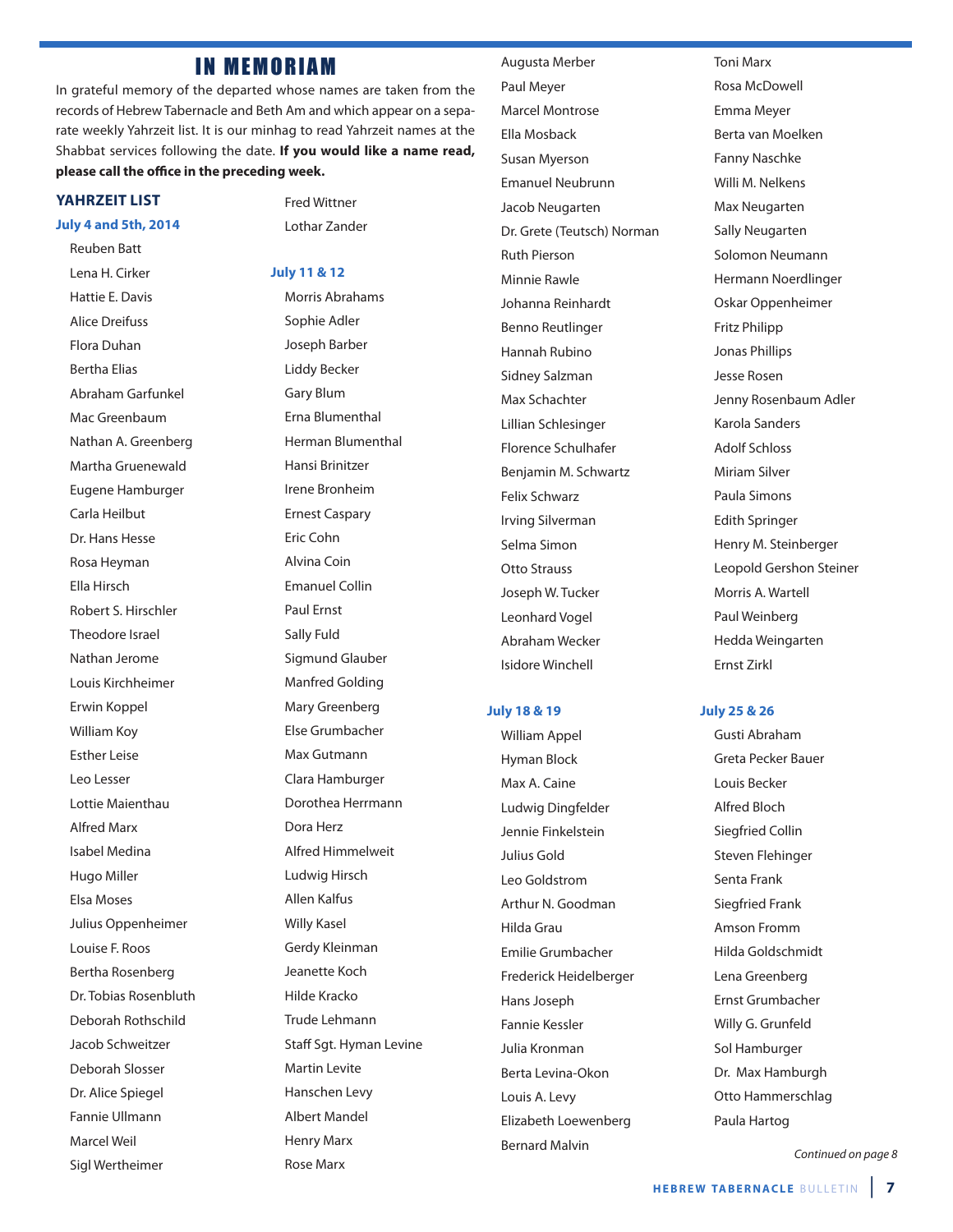#### **YaHRzeIt**

Continued from page 7 Bruno Heymann martin Hochstim Joseph Isner leo Kaiser Marian H. Katzki lilli Kaufman Jacob lowenstein Joseph lowenthal Hildegard menke Jenny Neugarten margaret Neumann leo Nordlinger Jakob Polak Nelly schloss Rollman Jennie Rubens louise saalfeld Grete Salomon vivian schwenk Walter schwenk Candido sdoia Toni Seligman Nathan silver Herbert sostman lilly sternfels Ilse Strassburger linda Robin uhlfelder lucy Wertheimer Else Wetzler Hermann Winter

#### **august 1 & 2**

yuri Arono lilo Bachrach Johanna Baum Kurt Berlin lucy Bissinger Gustav Blumenthal linda Braunschweiger sophie Dingfelder Jacqueline Feitler **Trude Froehlich** leo F. gunther millie Heidelberger Hedwig Hochberger gus Jonas

Ida Kahn mathilda Kahn leo Kahn Carl Koestler Philip lacob Jack leslie Benjamin loebenberg Max Lomner Hildegard maas Lena Maculla Daniel mcCracken Jacob merber **Anne Morks** Hyman Morris samuel mosback otto I. Neu Ilse Neuberg Rebecca (Dolly) Nieman Rachel ockun Dora Trachman Perlroth Else Redelmeier Hermann D. Rubenstein Henry schneider David schnurmacher Gustav Stamm Margot Steinhardt Albert stream Elisabeth tobar Dina uhlfelder Alexander s. Waldman Gussie Weingarten Dr. Herman Wolf Egon Wollner

#### **august 8 & 9**

sarah Abrahams sylvia Austern Elizabeth Barth Edward Baum Max Baumgart Elsa Bauml Karoline Bloch gerda Brandon leo Burkhardt Martha Dingfelder Rosettel Englander **Theodore Eulau** 

Paula Froehlich Alfons goldsand Walter H. goldschmidt Walter Gross Anna Hammer mathilde Heilbronn Coralie Herz Arthur Heynemann Jeanette Kaiser Walter Katz Hilde Kaufman Mina Kavaler Joseph Elias Knoepfler Paula landsberg Frieda lass leo lehman Hirsch leib zvi Arye mildred levison Michael Magasiner **Fred Marcus** Gertrude Myerson leonie Neuburg Rita Nitzburg Irene oppenheim Friedchen Pollack Clem K. Rashbaum Annie Ring Irma Rosenthal Anna Rubel Hannah samuels **Thomas Schneider** Harry schwartz Dr. William schwarz Dr. Alfred J. stern Irving stern William stokes Nathan Weiler Jacob White

#### **august 15 & 16**

Juda Allweil Minna Altmann William Altschuler Robert Becher Paul Berger Irving Collin Fred Dittman

Babette Eichberg Ernest W. Eisenheimer lawrence A. Eschelbacher Martha Ettlinger William W. Falk simon Fleischmann Richard Froehlich stella simons glassman Regina goldsmith Joseph J. Golieb **Theodore Hecht** Wilhelmine Hersberg Adolph Hirsch Paul Joseph Hirsch Bertha Jaglom Irma Jonas leon Kahn siegmund Katz Adolph M. Kornreich Hugo lowenthal **Henry Meyer** Jakob michel Mendel Michel Hermann Monatt Abraham Myerson Wilhelm ottensooser Max S. Rosenfeld Frieda salomon seymour sapadin Herbert schnur Helen schott Ida silverman Bettina simon stephen spector Jerry J. Strauss Joseph sturman Abraham Unger

#### **august 22 & 23**

**Martin Ahrens** Rose Altschuler Helen Blum otto Brunell Rose Ebel **Milton Geist**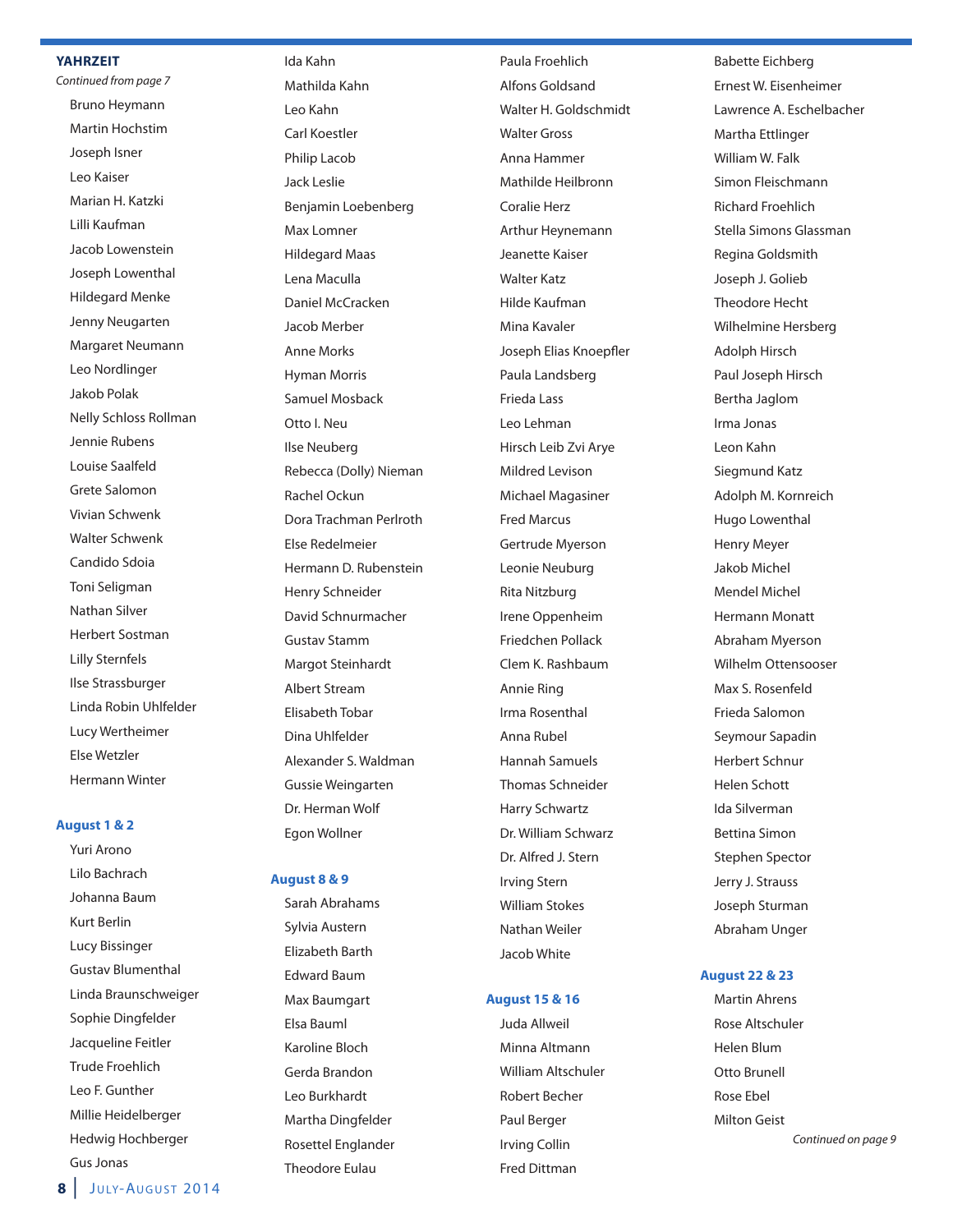#### **YaHRzeIt**

Continued from page 8 **Adele Goetz** Martha Greger Kurt Hanff Fanny Hirsch Irmgard Horn sarah Jacobson Alfred Kadden Emma Kahn Erna Kaufman Ernest & Walter Kaufman Maurice E. Keidan Kurt Kessler samuel Klein Alice Eva Kulb Helen Gitsky Laurie Toni Lehman Rose leslie Irving N. lisman Ella maier morris manheimer Flora W. matthews Helen oliver

Greta Oppe Henny Ottenheimer Bella Reutlinger Corp. sidney Rosenberg Esther Caplin Rosenberg Irving J. Rosenberg Hugo Rubel Carl Salamensky Abraham scheuer Helen Borsody sdoia sigi seligman Etta sherez Irma sinsheimer Benno sternfels Helene strauss **Fred Tager** Auguste Thalheimer lillian vernoff Clementine vooss

**august 29 & 30** leopold Althof William Bankoff

Hilda Bassist greta Bloch Anny Bondy Mortimer Charig moses Cohn Eva Collin Jeanne M. Engel Paul Englander sadie R. Fischler victor Friedlein Arthur Friedman Edith Fromm Paul ganzman Hermann ganzmann sam gorton Kurt gruenebaum ludwig gutman Albert Hamburger Katie Heilbronn Rudolf Kahn Hugo M. Kaufman gunther Knoepfler Eugenia Kreuchen

Fred laubheim Ruth levi Arie liebrecht Willi May Martha Militzer Eileen Commanday mullen Ida Neu lena Newman Wolfgang ollendorff susanne Popper Edelman Jacob Regensburger gustav schretski Arnold secunda Edward B. silverman louis solomon Louis Spiro Jenny Straus Louis Straus **Moses Strauss** Joseph Tobias Rabbi Ernest Weiss lawrence Wiener Robert Wollmeringer

Hebrew Tabernacle is offering a 36% Membership Discount for first time members off of the regular membership rate. This offer is good till September 22, 2014. Please tell your friends and family. For further information and membership forms please contact the office at 212-568-8304.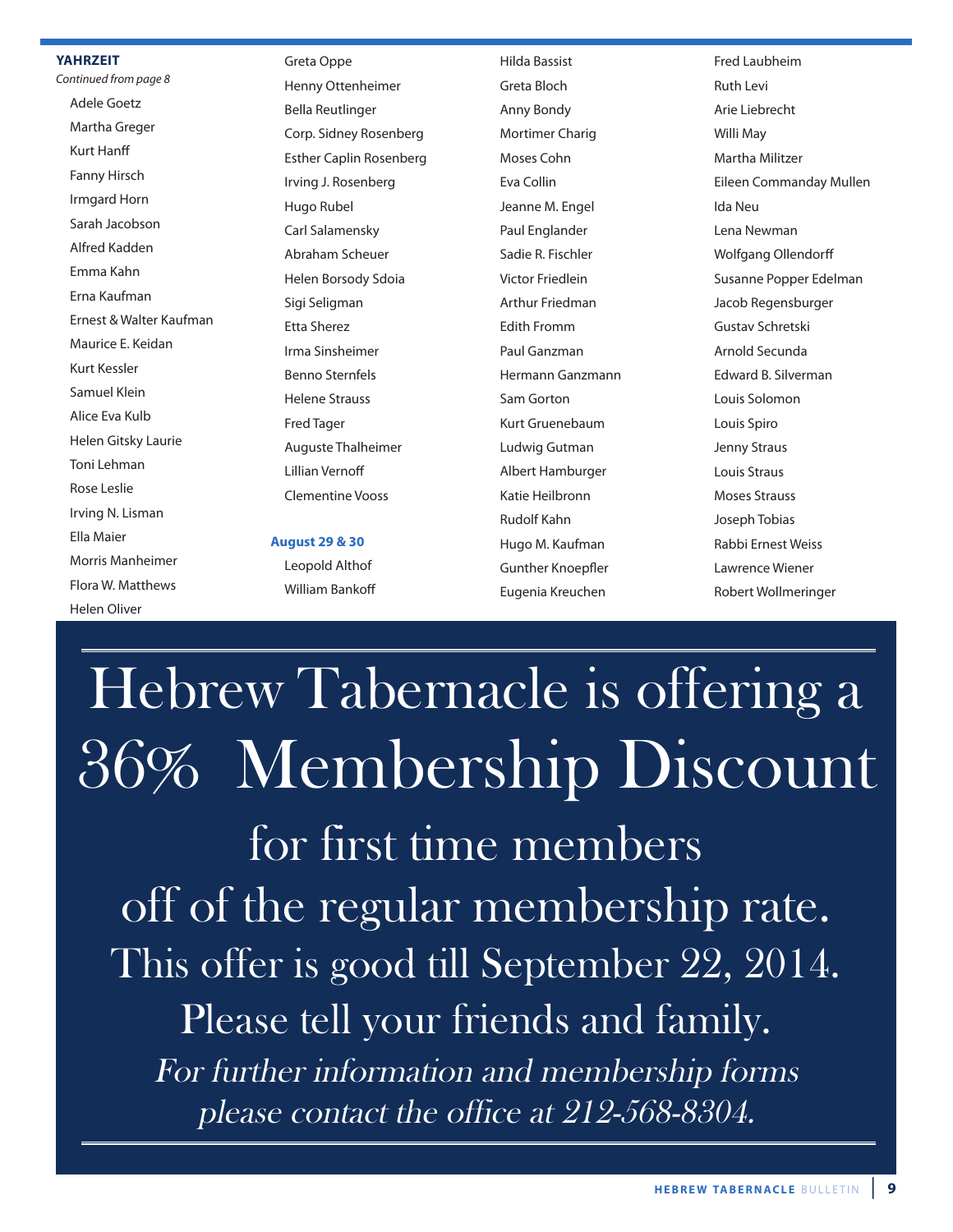# **Exercise Class Sessions Mondays 7:00-8:20 p.m.**

**Fall 2014 Winter/Spring 2015 September 8 January 5 April 6** September 15 January 12 April 13 **October 6** January 19 (MLK) April 16 **October 13 January 26 April 20 October 20 February 2 April 27 October 27 February 9 May 4 November 3 February 16 (President's Day) May 11 November 10 February 23 May 18 November 17 March 2 May 25 November 24 March 9 June 1 December 1 March 16 June 8 December 8 March 23 June 15 December 15 March 30 June 22 December 22 June 29**

**July 6 July 13 July 20 July 27 (Last Class)**

*No Classes on September 22 and 29; December 29, 2014*

**Rita Hamburgh, physical therapist, leads a co-ed exercise class to music, for ages 10-80+, in the Hebrew Tabernacle Social Hall. The emphasis is on gentle stretching and strengthening of all the muscles in the body. Bring a towel or thin mat to lie on; wear comfortable, loose clothing, and bring 2 small hand weights (or one-pound cans of veggies) for gentle weight-training.**

**The cost is only \$15 per class. Checks, made out to Hebrew Tabernacle, will be accepted and ALL proceeds will be donated to the Tabernacle. If you are interested, or have any further questions, please contact the office or email Rita: hamburg@nyp.org**

# **Hebrew Tabernacle Congregation**

**551 Fort Washington Ave. at 185th St.**

**Office: 212-568-8304**

**email: office@hebrewtabernacle.org www.hebrewtabernacle.org**

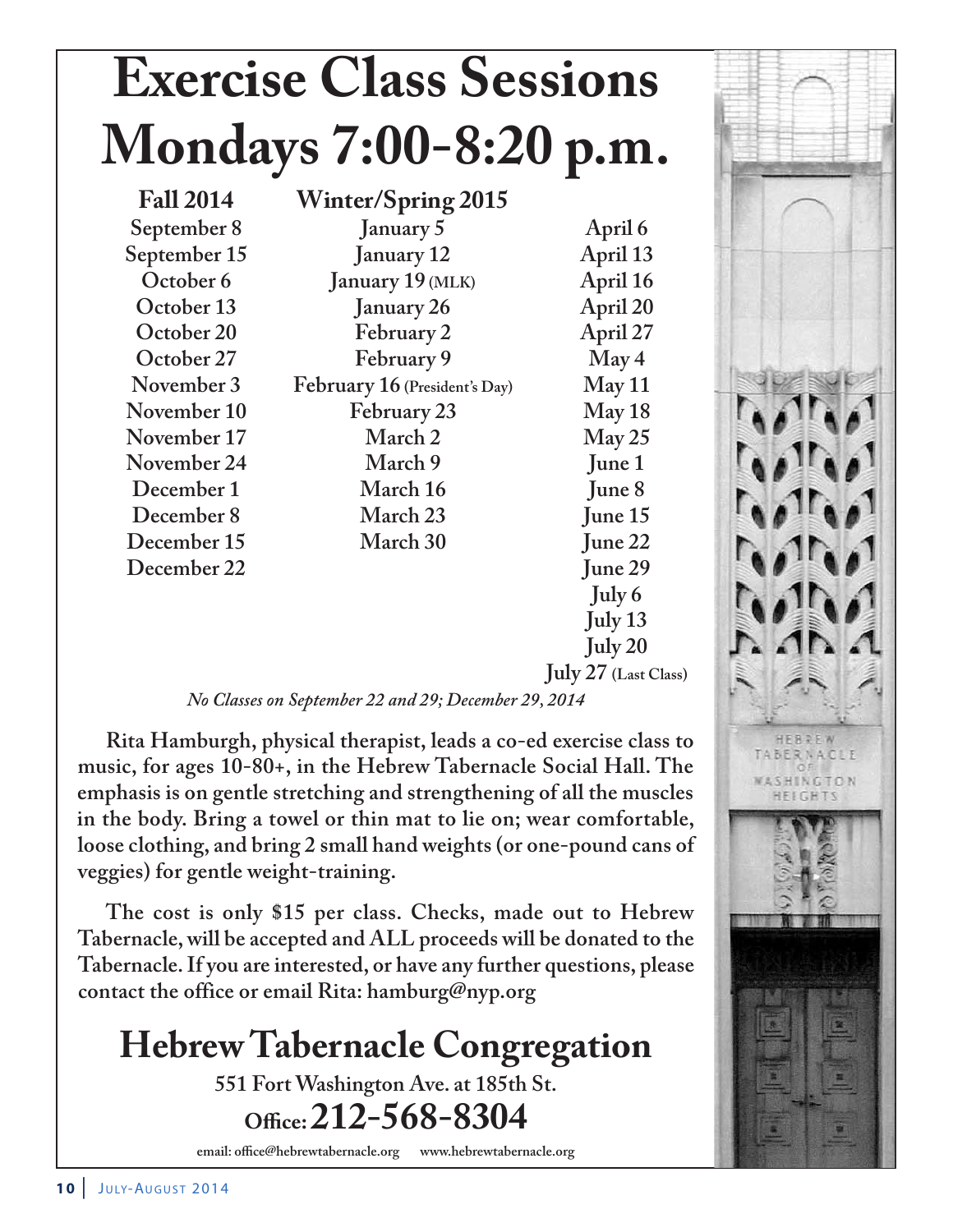### **JULY 2014 TAMUZ-AV 5774**

| <b>SUNDAY</b> | <b>MONDAY</b>                       | <b>TUESDAY</b>  | <b>WEDNESDAY</b>        | <b>THURSDAY</b> | <b>FRIDAY</b>                                                                                      | <b>SATURDAY</b>                                                                       |
|---------------|-------------------------------------|-----------------|-------------------------|-----------------|----------------------------------------------------------------------------------------------------|---------------------------------------------------------------------------------------|
|               |                                     | Tamuz 3         | Tamuz 4                 | Tamuz 5<br>n    | Tamuz <sub>6</sub><br><b>INDEPENDENCE DAY</b><br><b>OFFICE CLOSED</b><br>7:30 pm: Kabbalat Shabbat | Tamuz 7<br>10:00 am: Shabbat Balak<br>12:00 pm: Artist's<br>Opening: John Schriner    |
|               |                                     |                 | $\overline{\mathbf{2}}$ | đ               |                                                                                                    | 5                                                                                     |
| Tamuz 8       | Tamuz 9<br>7:00 pm: Exercise Class  | Tamuz 10        | Tamuz 11                | Tamuz 12        | Tamuz 13<br>7:30 pm: Kabbalat Shabbat                                                              | Tamuz 14<br>10:00 am: Shabbat<br>Pinchas                                              |
|               | 77<br>6                             | 8               | 9                       | 10              |                                                                                                    | 12                                                                                    |
| Tamuz 15      | Tamuz 16<br>7:00 pm: Exercise Class | Tamuz 17        | Tamuz 18                | Tamuz 19        | Tamuz 20<br>7:30 pm: Kabbalat Shabbat                                                              | Tamuz 21<br>10:00 am: Shabbat Matot<br>12:15 pm: Israel 101 with<br>Rhonda Lee Kaplan |
|               | 13<br>14                            | 15              | 16                      | 17              | 18                                                                                                 |                                                                                       |
| Tamuz 22      | Tamuz 23<br>7:00 pm: Exercise Class | Tamuz 24        | Tamuz 25                | Tamuz 26        | Tamuz 27<br>7:30 pm: Kabbalat Shabbat                                                              | Tamuz 28<br>10:00 am: Shabbat Masei                                                   |
|               | 20<br>21                            | 22              | 23                      | 24              | 25                                                                                                 | 26                                                                                    |
| Tamuz 29      | Av 1<br>7:00 pm: Exercise Class     | Av <sub>2</sub> | Av <sub>3</sub>         | Av <sub>4</sub> |                                                                                                    |                                                                                       |
| 27            | 28                                  | 29              | 30                      | 31              |                                                                                                    |                                                                                       |

## **AUGUST 2014 AV-ELUL 5774**

|        | <b>SUNDAY</b> | <b>MONDAY</b>                              | <b>TUESDAY</b>             | <b>WEDNESDAY</b> | <b>THURSDAY</b> | <b>FRIDAY</b>                                                                                 | <b>SATURDAY</b>                                                                    |
|--------|---------------|--------------------------------------------|----------------------------|------------------|-----------------|-----------------------------------------------------------------------------------------------|------------------------------------------------------------------------------------|
|        |               |                                            |                            |                  | Av <sub>4</sub> | Av <sub>5</sub><br>September-October<br><b>Bulletin Deadline</b><br>7:30 pm: Kabbalat Shabbat | Av <sub>6</sub><br>10:00 am: Devarim<br>(Shabbat Chazon)                           |
|        |               |                                            |                            |                  |                 |                                                                                               | $\mathbf 2$                                                                        |
| Av 7   |               | Av <sub>8</sub><br><b>EREV TISH'A B'AV</b> | Av 9<br><b>TISH'A B'AV</b> | Av 10            | Av 11           | Av 12<br>7:30 pm: Kabbalat Shabbat                                                            | Av 13<br>10:00 am: Va'etchanan<br>(Shabbat Nachamu)                                |
|        | 3             | 4                                          | 5                          | 6                | $\overline{I}$  | 8                                                                                             | $\boldsymbol{9}$                                                                   |
| Av 14  |               | Av 15                                      | Av 16                      | Av 17            | <b>Av 18</b>    | Av 19<br>7:30 pm: Kabbalat Shabbat                                                            | Av 20<br>10:00 am: Shabbat Eikev<br>12:15 pm: Israel 101 with<br>Rhonda Lee Kaplan |
|        | 10            | 11                                         | 12                         | 13               | 14              | 15                                                                                            | 16                                                                                 |
| Av 21  |               | Av 22                                      | Av 23                      | Av 24            | Av 25           | Av 26<br>7:30 pm: Kabbalat Shabbat                                                            | Av 27<br>10:00 am: Shabbat Re'eh                                                   |
|        | 17            | 18                                         | 19                         | 20               | 21              | 22                                                                                            | 23                                                                                 |
| Av 28  |               | Av 29                                      | Av 30                      | Elul 1           | Elul 2          | Elul 3<br>7:30 pm: Kabbalat Shabbat                                                           | Elul 4<br>10:00 am: Shabbat                                                        |
| Elul 5 |               |                                            |                            |                  |                 |                                                                                               | Shoftim                                                                            |
|        | 24/31         | 25                                         | 26                         |                  | 28              | 29                                                                                            | 30                                                                                 |